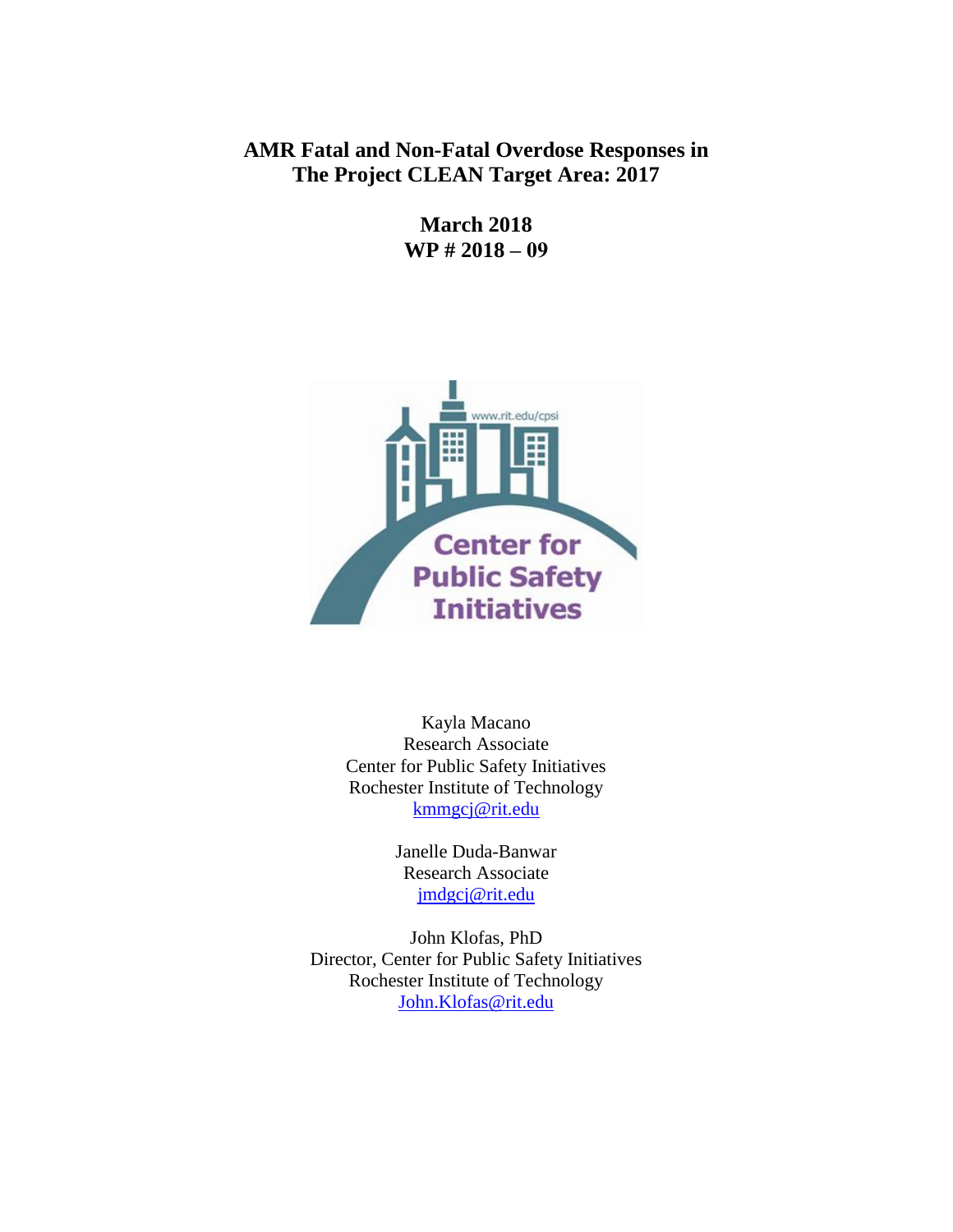#### **Introduction**

The following information is from the database compiled from the American Medical Response (AMR) team, based on calls for service to the 911 Call Center. The data includes any case that had Narcan administered. There were several instances when Narcan was administered multiple times to the same individual, and these duplicate cases were removed to get an accurate count of overdose responses. There were a total of **58** overdose responses with Narcan administrations from AMR in 2017 in the Project CLEAN target area. To identify the cases that occurred within the target area, the addresses associated with the AMR response was filtered to for the streets within the zip codes of the target area (14621 and 14605). Refer to the working paper 'AMR Fatal and Non-Fatal Overdose Response Citywide in Rochester, NY: 2017' for overdose data across the City.



**AMR Overdose Response in the Project CLEAN Target Area In 2017, by Month**

The clearest and highest peak in the monthly overdose response occurs in July, with a total of 10 overdose responses. The average number of overdose responses in the target area per month is about 5; the range of responses is 1-10 per month. July is the peak month for overdose responses, and may therefore be a key time to implement interventions.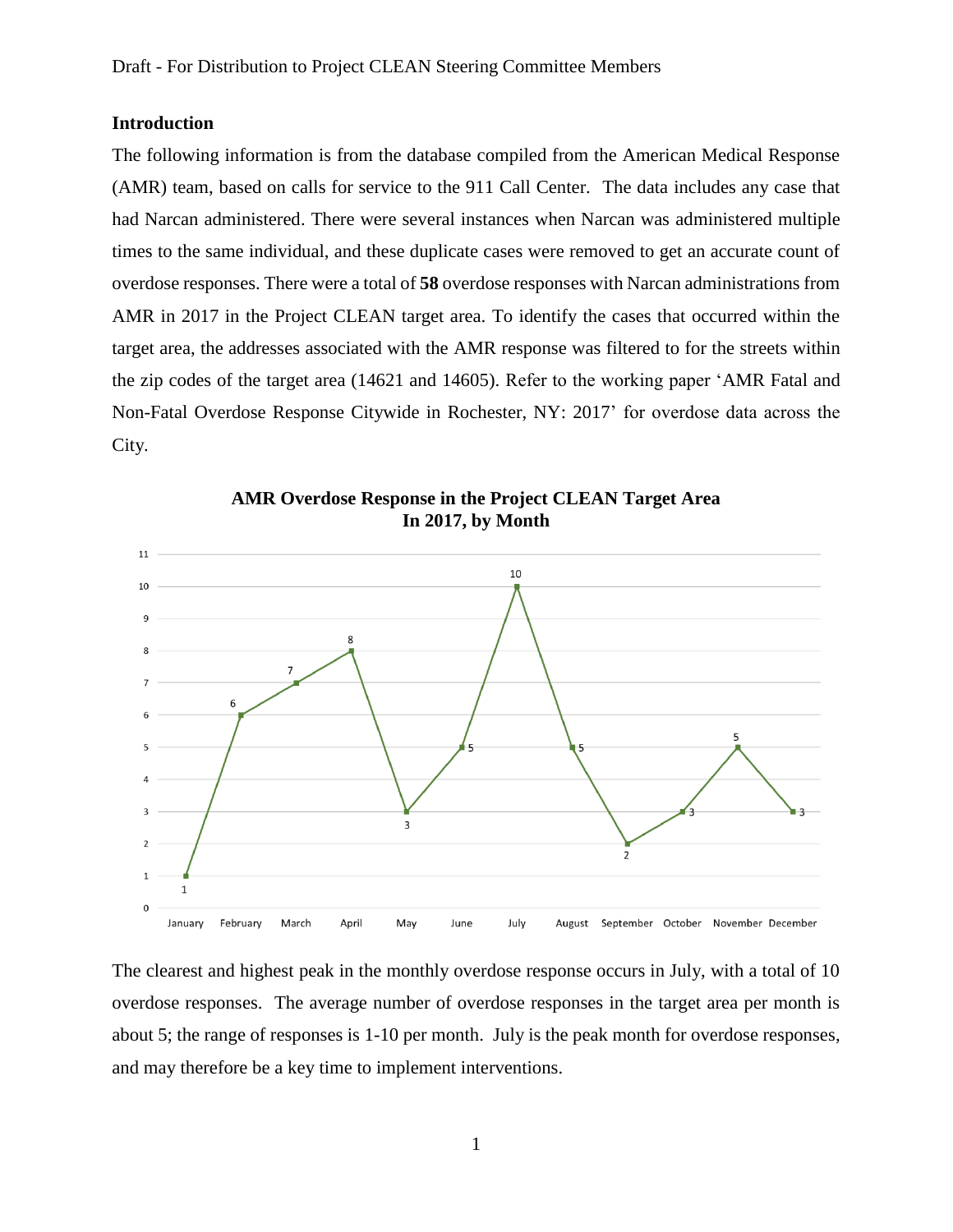



**AMR Overdose Response in the Project CLEAN Target Area In 2017, by Day of Week**

Unlike the citywide data, the overdose response in the target area has distinct peaks on specific days of the week, with a bit more variation. Thursdays (19%), Mondays (17%) and Wednesdays (17%) are the busiest days in terms of overdose responses, while Sundays (10%) are the least likely. Week-day interventions may be most effective according to this data breakdown.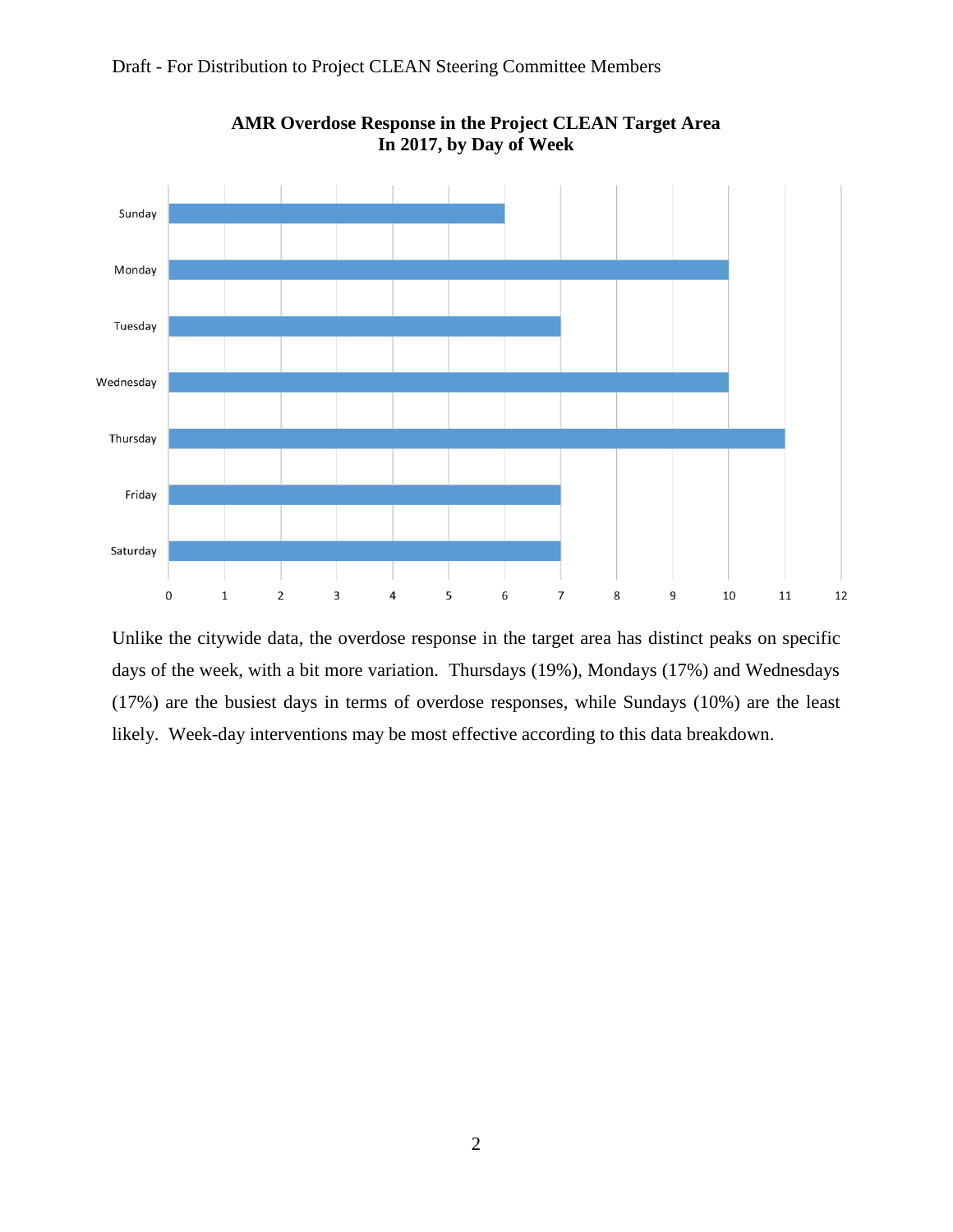

# Draft - For Distribution to Project CLEAN Steering Committee Members

The peak times for an overdose response in the Project CLEAN target area are about 2 hours after the peaks in the citywide data; a spike in responses at 2:00 PM followed by a large drop through 5:00 PM. Between 7:00 and 8:00 PM there is another slight peak, with 5 overdose responses each hour.

#### **AMR Overdose Response in the Project CLEAN Target Area In 2017, by Time of Day**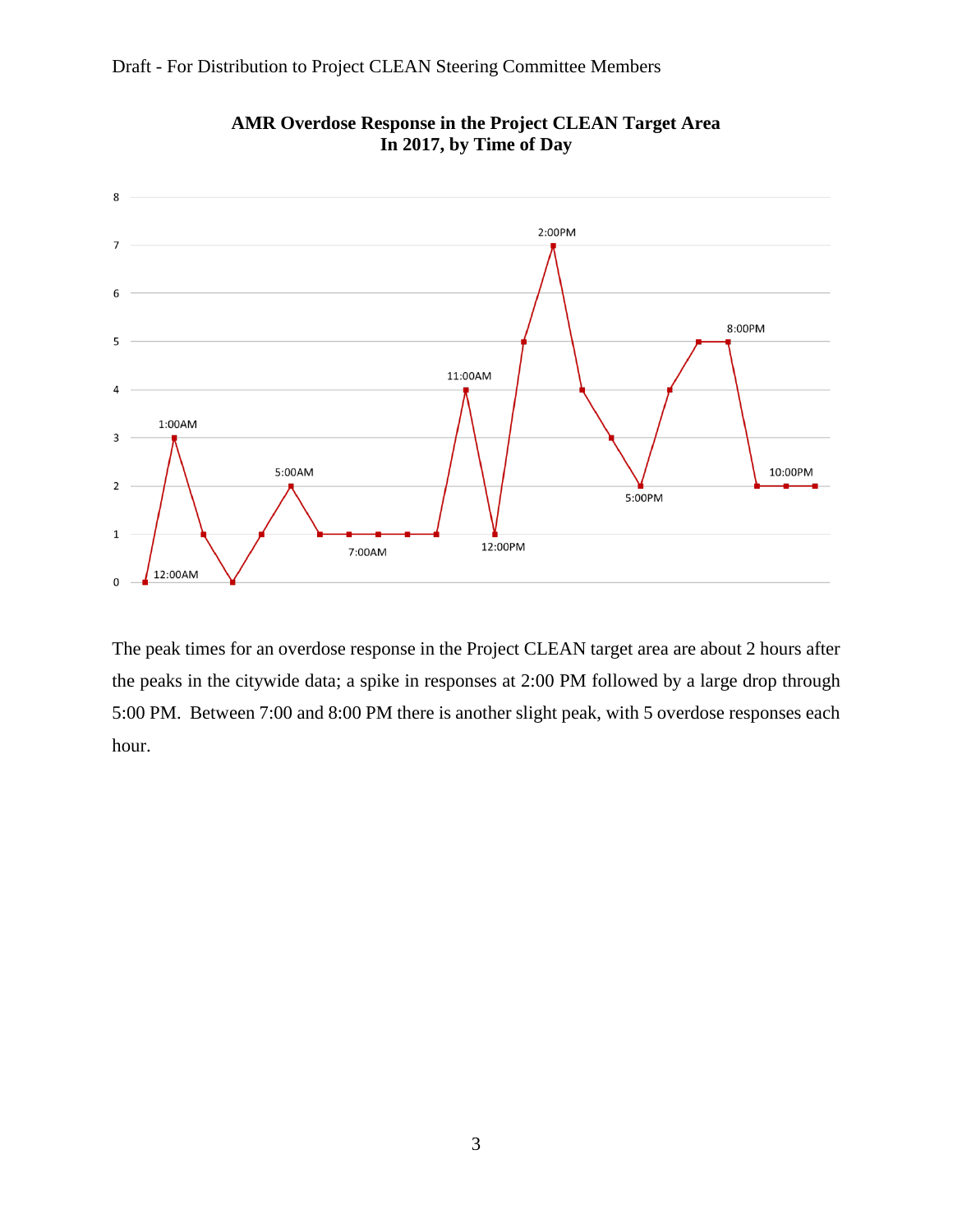

**AMR Overdose Response in the Project CLEAN Target Area In 2017, by Gender**

The trends for overdose response by gender in the target area is similar to those of citywide overdose responses; 78% of overdose responses were for male victims (compared to 70% citywide) and 22% for female victims (compared to 30% citywide). Understanding genderspecific risk factors for overdose may help to focus interventions that are responsive to unique needs of males or females.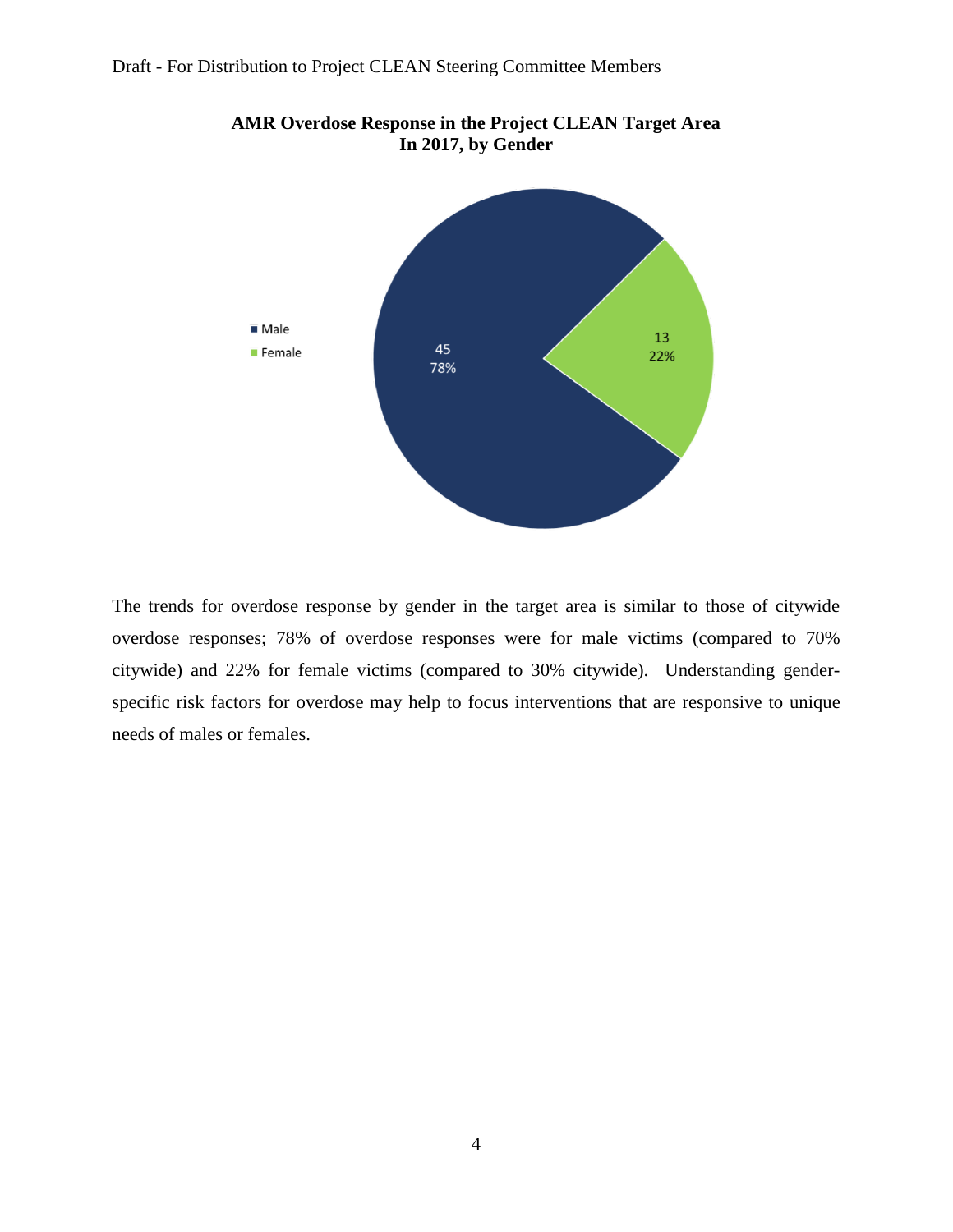



**AMR Overdose Response in the Project CLEAN Target Area In 2017, by Age Category**

The age breakdown for overdose response has a larger peak range than the citywide data; 21-30 year olds are the second most likely to overdose, with 31-40 being the largest age range of victims in an overdose response. The peak slightly decreases by age 41-50 and is generally constant until a steep decrease beginning with 61-70 years old. This is a larger target population when identifying risk factors and intervention strategies. The AMR data does not include race and ethnicity data, but it is possible that the older victims are the historical heroin users in the neighborhood: older, Latino, males.